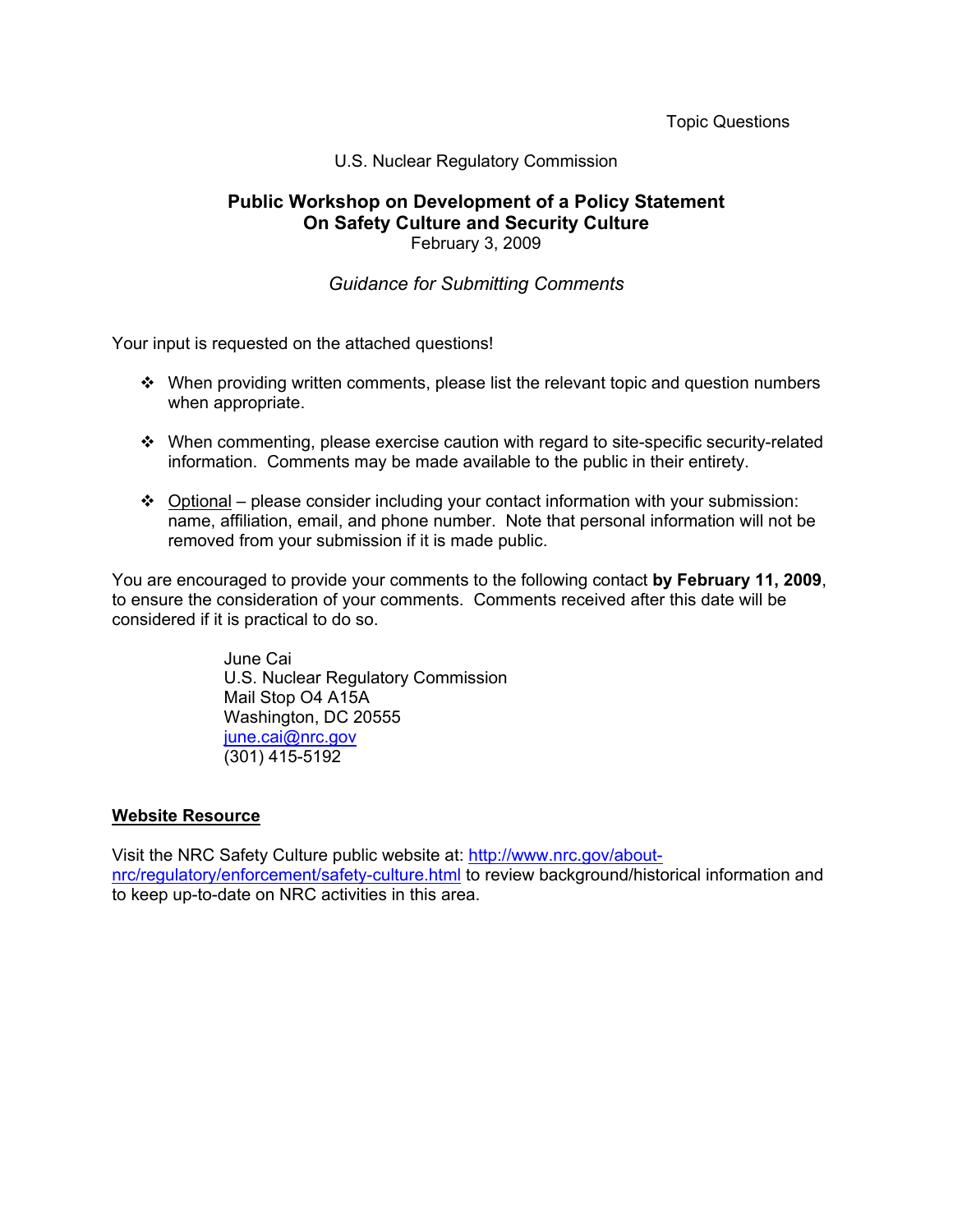# **PUBLIC WORKSHOP ON THE DEVELOPMENT OF A POLICY STATEMENT(S) ON SAFETY/SECURITY CULTURE, FEBRUARY 3, 2009 - TOPIC QUESTIONS**

The NRC is seeking input on key topics related to the direction from the Commission on Safety Culture Policy Statement development. Specifically, the NRC is seeking input on the following topics:

1. Should NRC combine its expectations in the policy statement for safety culture and security culture or should NRC keep its expectations separate?

2. How should NRC increase attention by NRC, licensees, and certificate holders to safety culture in the materials area?

3. Does safety culture as applied to reactors needs to be strengthened?

# **Topic 1: Should NRC combine its expectations in the policy statement for safety culture and security culture or should NRC keep its expectations separate?**

**Q1.1**. Within organizations, one can think about safety and security in different ways. For example, safety may take precedence over security, security may take precedence over safety, or both may be treated equally. Different types of licensees, certificate holders and organizations have a variety of experiences and perspectives. How do you generally view the relationship or hierarchy between safety and security functions and decision making?

**Q1.2.** While efforts to maintain safety and security have the same common goal of protecting public health and safety, there can be distinct differences in the approach used to achieve that goal and that may have competing outcomes. One example is how information is shared to mitigate risks, where increased sharing of information may contribute to maintaining safety, but presents increased security risks. Are there other examples where efforts to maintain safety and security require different approaches or result in competing outcomes that need to be addressed to achieve the desired outcome or goal?

**Q1.3.** When resolving differences or conflicts while seeking to maintain safety and security such as when managing risk, sharing information, planning work, correcting problems, etc. and where changes or actions that are taken to address either a safety issue or a security issue could have an adverse effect on the other (i.e., security or safety, respectively); what challenges does your organization face?

**Q1.4**. What challenges or complexities arise when licensees and certificate holders work with contractors and vendors where the organizations either take different approaches to resolving conflicting outcomes when they seek to maintain safety and security or the organizations may balance the conflicting outcomes of efforts to maintain safety and security differently?

**Q1.5**. What practices have been used to effectively address the conflicts to achieve the desired outcomes or goals?

**Q1.6**. Given that there are several ways to think about safety culture and security culture within organizations, the NRC wishes to express a policy in a way that best furthers its goals of protecting the public and environment and ensuring the secure use and management of radioactive materials.

If the above issues are viewed in terms of safety culture and security culture implementation, what benefits or challenges would licensees, certificate holders, Agreement States, or others foresee with a single policy statement? Two separate policy statements?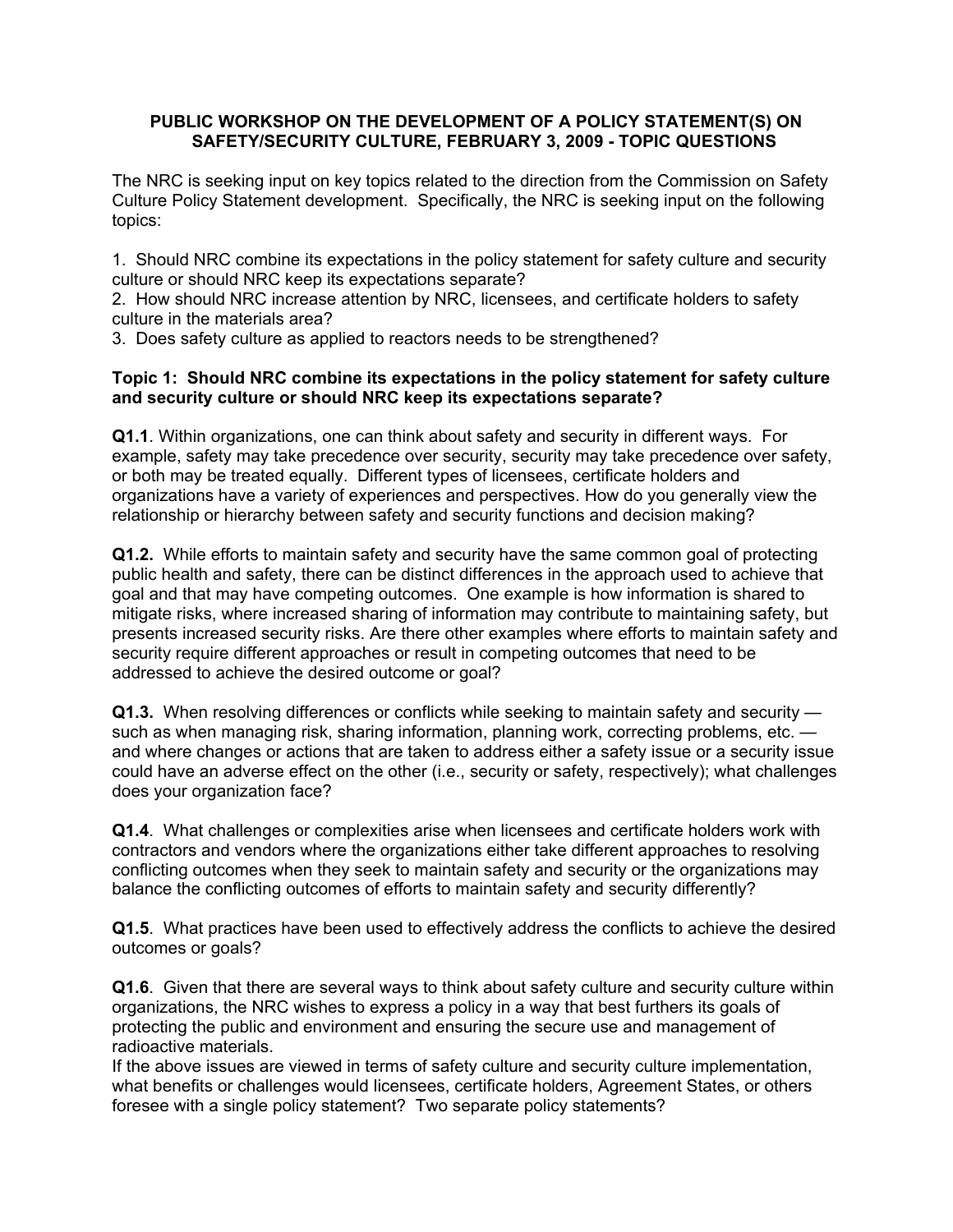**Q1.7** How can the NRC best express a policy that gives appropriate weight to safety culture and security culture across the range of licensees and certificate holders?

**Q1.8**. Given the diversity among the licensees and certificate holders regulated by the NRC and the Agreement States, how should the policy statement address any differences in emphasis on safety and security at the different types of licensees and certificate holders?

### **Topic 2: How should NRC increase attention by licensees and certificate holders to safety culture in the materials area?**

**Q2.1**. What is the NRC doing that is working well to help materials licensees and certificate holders to maintain their safety culture and security culture?

**Q2.2.** What might the NRC do differently, or that it is not currently doing, to increase NRC, licensee, or certificate holder attention to safety culture at materials licensees and certificate holders?

**Q2.3.** How could the NRC better interact with materials licensees and certificate holders to help them to pay greater attention to maintaining their safety culture and/or security culture?

**Q2.4.** If the NRC expresses a policy for materials licensees and certificate holders to maintain safety culture and security culture, or made its references to safety culture and security culture more explicit in its interactions with these licensees and certificate holders, how would their performance change?

**Q2.5.** What should the NRC consider when developing policy statement(s) on safety culture and security culture?

**Q2.5.1**. What is the current level of understanding of materials licensees and certificate holders of the NRC's expectations that they maintain a safety culture that is cognizant of issues relating to security? How does this level of understanding change with the type of licensee or certificate holder?

**Q2.5.2.** How should the NRC consider the different activities (e.g., risk, type of material, quantities of materials, how the material is used, location, etc.) conducted at materials licensees and certificate holders when evaluating whether, or how, to express its policy?

**Q2.5.3.** How should NRC consider differences in the materials licensees and certificate holders (e.g., size of workforce, relationship to activities not regulated by the NRC, etc.) when evaluating whether, or how, to express its policy? What differences should the NRC consider?

**Q2.5.4.** What are the unique aspects of security at materials licensees and certificate holders that the NRC should consider when expressing its policy?

**Q2.5.5.** What topics should be addressed in the policy statement(s) that would be of value to materials licensees and certificate holders?

**Q2.5.6.** How could the policy statement(s) effectively address issues that involve both safety and security (at the safety/security interface) at materials licensees and certificate holders?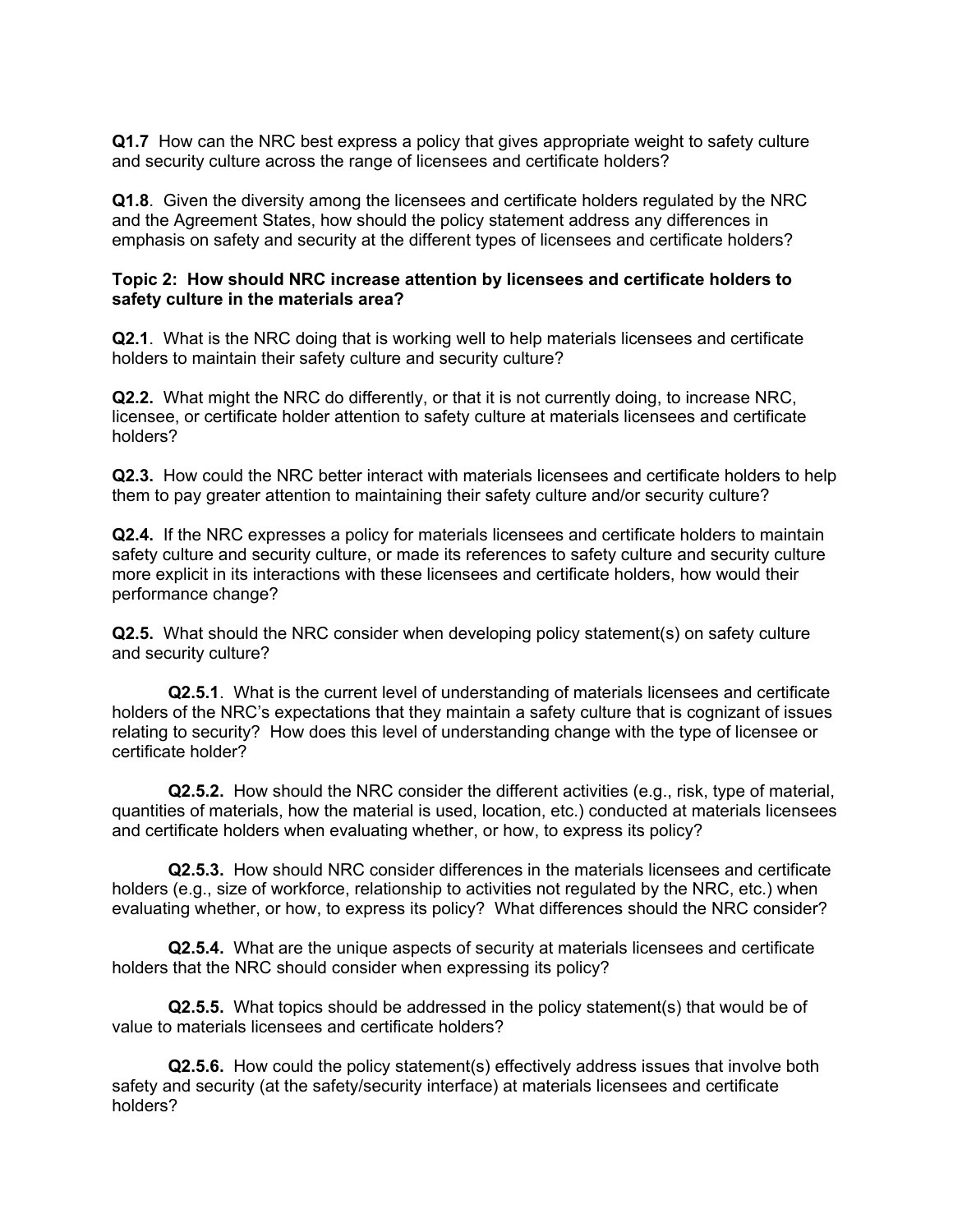**Q2.5.7.** How can the NRC best express a policy that gives appropriate weight to safety culture and security culture across the range of licensees and certificate holders?

**Q2.5.8**. Given the diversity among the licensees and certificate holders regulated by the NRC and the Agreement States, how should the policy statement address any differences in emphasis on safety and security at the different types of licensees and certificate holders?

**Q2.6**. How should the NRC work with the Agreement States to encourage increased attention being focused on safety culture, including the unique aspects of security, at Agreement State licensees?

**Q2.6.1.** What is the level of understanding at Agreement State licensees regarding the value in maintaining safety culture and security culture?

**Q2.6.2.** What is the level of understanding of safety culture and security culture within the Agreement States?

**Q2.6.3.** How do the Agreement States view the NRC's goal of increasing the attention paid to safety culture and security culture at materials licensees and certificate holders?

**Q2.6.4** What topics do the Agreement States believe should be addressed in the policy statement(s)?

**Q2.6.5**. How could the NRC help the Agreement States to increase attention to safety culture and security culture at their licensees?

**Q2.6.6.** How should the NRC address safety culture and security culture at Agreement State licensees that engage in activities within NRC jurisdiction under reciprocity?

**Q2.6.7.** How might NRC use stakeholder involvement to increase the attention that materials licensees and certificate holders give to maintaining a safety culture, including the unique aspects of security?

### **Topic 3: Does safety culture as applied to reactors needs to be strengthened?**

A number of enhancements were made to the ROP in 2006 to address safety culture (for example: safety culture cross-cutting aspect assignment to findings; identifying substantive cross-cutting issues; performing an independent NRC safety culture assessment for licensees in Column 4 of the ROP Action Matrix).

**Q3.1.** What are the strengths and weaknesses of the current approach for evaluating licensee safety culture in the ROP?

**Q3.2.** How has the use of safety culture cross-cutting aspects that are assigned to inspection findings helped to identify potential safety culture issues? Suggest any alternative approaches that licensees could use to identify potential safety culture issues.

**Q3.3.** What may be better or more effective methods or tools that the NRC could use to help identify precursors to future plant performance deficiencies?